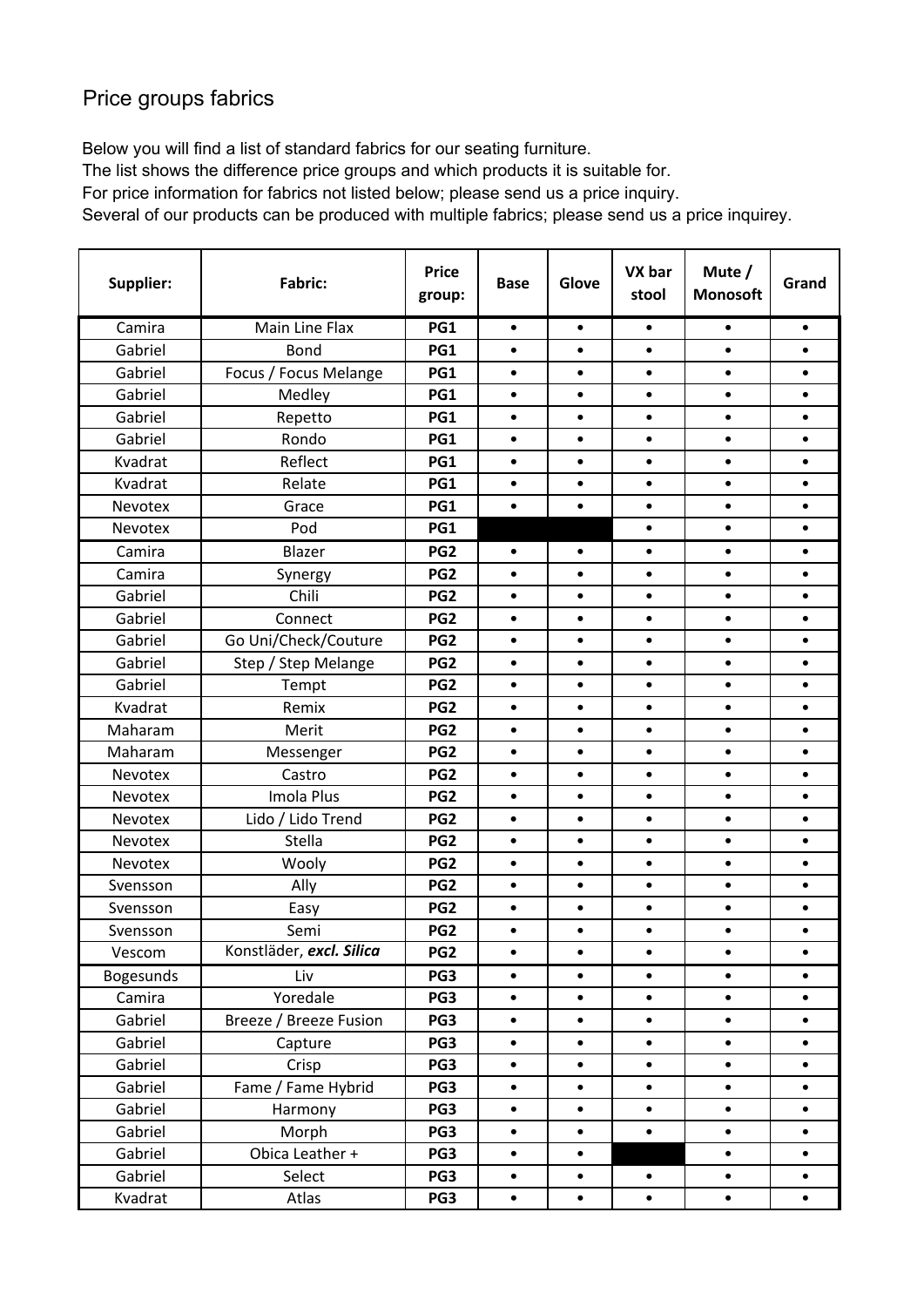| Kvadrat    | Pro                         | PG3 | $\bullet$ | $\bullet$ | $\bullet$ | $\bullet$ | $\bullet$ |
|------------|-----------------------------|-----|-----------|-----------|-----------|-----------|-----------|
| Kvadrat    | Sabi                        | PG3 | $\bullet$ | $\bullet$ | $\bullet$ | $\bullet$ | $\bullet$ |
| Nevotex    | <b>Blues</b>                | PG3 | $\bullet$ | $\bullet$ | $\bullet$ | $\bullet$ | $\bullet$ |
| Nevotex    | Funk                        | PG3 | $\bullet$ | $\bullet$ | $\bullet$ | $\bullet$ | $\bullet$ |
| Nevotex    | <b>Grand Lazio Velvet</b>   | PG3 | $\bullet$ | $\bullet$ | $\bullet$ | $\bullet$ | $\bullet$ |
| Nevotex    | Jazz                        | PG3 | $\bullet$ | $\bullet$ | $\bullet$ | $\bullet$ | $\bullet$ |
| Nevotex    | Pop                         | PG3 | $\bullet$ | $\bullet$ | $\bullet$ | $\bullet$ | $\bullet$ |
| Svensson   | BeOn                        | PG3 | $\bullet$ | $\bullet$ | $\bullet$ | $\bullet$ | $\bullet$ |
| Svensson   | Harper                      | PG3 | $\bullet$ | $\bullet$ | $\bullet$ | $\bullet$ | $\bullet$ |
| Svensson   | Heritage Blend              | PG3 | $\bullet$ | $\bullet$ | $\bullet$ | $\bullet$ | $\bullet$ |
| Svensson   | Ink                         | PG3 | $\bullet$ | $\bullet$ | $\bullet$ | $\bullet$ | $\bullet$ |
| Svensson   | Mingel                      | PG3 | $\bullet$ | $\bullet$ | $\bullet$ | $\bullet$ | $\bullet$ |
| Svensson   | Revolt                      | PG3 | $\bullet$ | $\bullet$ | $\bullet$ | $\bullet$ | $\bullet$ |
| Svensson   | Rock                        | PG3 | $\bullet$ | $\bullet$ | $\bullet$ | $\bullet$ | $\bullet$ |
| Svensson   | Step                        | PG3 | $\bullet$ | $\bullet$ | $\bullet$ | $\bullet$ | $\bullet$ |
| Svensson   | Urban                       | PG3 | $\bullet$ | $\bullet$ | $\bullet$ | $\bullet$ | $\bullet$ |
| Vescom     | Acton                       | PG3 | $\bullet$ | $\bullet$ | $\bullet$ | $\bullet$ | $\bullet$ |
| Vescom     | Samar                       | PG3 | $\bullet$ | $\bullet$ | $\bullet$ | $\bullet$ | $\bullet$ |
| Gabriel    | Passion                     | PG4 | $\bullet$ | $\bullet$ | $\bullet$ | $\bullet$ | $\bullet$ |
| Jörgenssen | <b>Puxx 1/2</b>             | PG4 | $\bullet$ | $\bullet$ |           | $\bullet$ | $\bullet$ |
| Kvadrat    | Canvas                      | PG4 | $\bullet$ | $\bullet$ | $\bullet$ | $\bullet$ | $\bullet$ |
| Kvadrat    | Divina / Divina MD          | PG4 | $\bullet$ | $\bullet$ | $\bullet$ | $\bullet$ | $\bullet$ |
| Kvadrat    | Divina Melange              | PG4 | $\bullet$ | $\bullet$ | $\bullet$ | $\bullet$ | $\bullet$ |
| Kvadrat    | Hallingdal                  | PG4 | $\bullet$ | $\bullet$ | $\bullet$ | $\bullet$ | $\bullet$ |
| Kvadrat    | Melange NAP                 | PG4 | $\bullet$ | $\bullet$ | $\bullet$ | $\bullet$ | $\bullet$ |
| Kvadrat    | Parkland                    | PG4 | $\bullet$ | $\bullet$ | $\bullet$ | $\bullet$ | $\bullet$ |
| Kvadrat    | Re-wool                     | PG4 | $\bullet$ | $\bullet$ | $\bullet$ | $\bullet$ | $\bullet$ |
| Kvadrat    | San                         | PG4 | $\bullet$ | $\bullet$ | $\bullet$ | $\bullet$ | $\bullet$ |
| Kvadrat    | <b>Steelcut Trio</b>        | PG4 | $\bullet$ | $\bullet$ | $\bullet$ | $\bullet$ | $\bullet$ |
| Kvadrat    | Tonica                      | PG4 | $\bullet$ | $\bullet$ | $\bullet$ | $\bullet$ | $\bullet$ |
| Kvadrat    | Tonus                       | PG4 | $\bullet$ | $\bullet$ | $\bullet$ | $\bullet$ | $\bullet$ |
| Nevotex    | <b>Barnum</b>               | PG4 | $\bullet$ | $\bullet$ | ٠         | $\bullet$ | ٠         |
| Nevotex    | Illusion Trend / full grain | PG4 | $\bullet$ | $\bullet$ | $\bullet$ | $\bullet$ |           |
| Nevotex    | Lazy                        | PG4 | $\bullet$ | $\bullet$ | $\bullet$ | $\bullet$ | $\bullet$ |
| Nevotex    | Supernova                   | PG4 | $\bullet$ | $\bullet$ | $\bullet$ | $\bullet$ | $\bullet$ |
| Svensson   | <b>Balance</b>              | PG4 | $\bullet$ | $\bullet$ | $\bullet$ | $\bullet$ | $\bullet$ |
| Svensson   | Rami                        | PG4 | $\bullet$ | $\bullet$ | $\bullet$ | $\bullet$ | $\bullet$ |
| Vescom     | <b>Burton</b>               | PG4 | $\bullet$ | $\bullet$ | $\bullet$ | $\bullet$ | $\bullet$ |
| Vescom     | Dikson                      | PG4 | $\bullet$ | $\bullet$ | $\bullet$ | $\bullet$ | $\bullet$ |
| Vescom     | Eliot                       | PG4 | $\bullet$ | $\bullet$ | $\bullet$ | $\bullet$ | $\bullet$ |
| Vescom     | Fuga                        | PG4 | $\bullet$ | $\bullet$ | $\bullet$ | $\bullet$ | $\bullet$ |
| Vescom     | Gamut                       | PG4 | $\bullet$ | $\bullet$ | $\bullet$ | $\bullet$ | $\bullet$ |
| Vescom     | Hestan                      | PG4 | $\bullet$ | $\bullet$ | $\bullet$ | $\bullet$ | $\bullet$ |
| Vescom     | Lamu                        | PG4 | $\bullet$ | $\bullet$ | $\bullet$ | $\bullet$ | $\bullet$ |
| Vescom     | Lani                        | PG4 | $\bullet$ | $\bullet$ | $\bullet$ | $\bullet$ | $\bullet$ |
| Vescom     | Rocket                      | PG4 | $\bullet$ | $\bullet$ | $\bullet$ | $\bullet$ | $\bullet$ |
| Vescom     | Silica                      | PG4 | $\bullet$ | $\bullet$ | $\bullet$ | $\bullet$ | $\bullet$ |
| Vescom     | Wolin                       | PG4 | ٠         | $\bullet$ | $\bullet$ | $\bullet$ | $\bullet$ |
|            |                             |     |           |           |           |           |           |